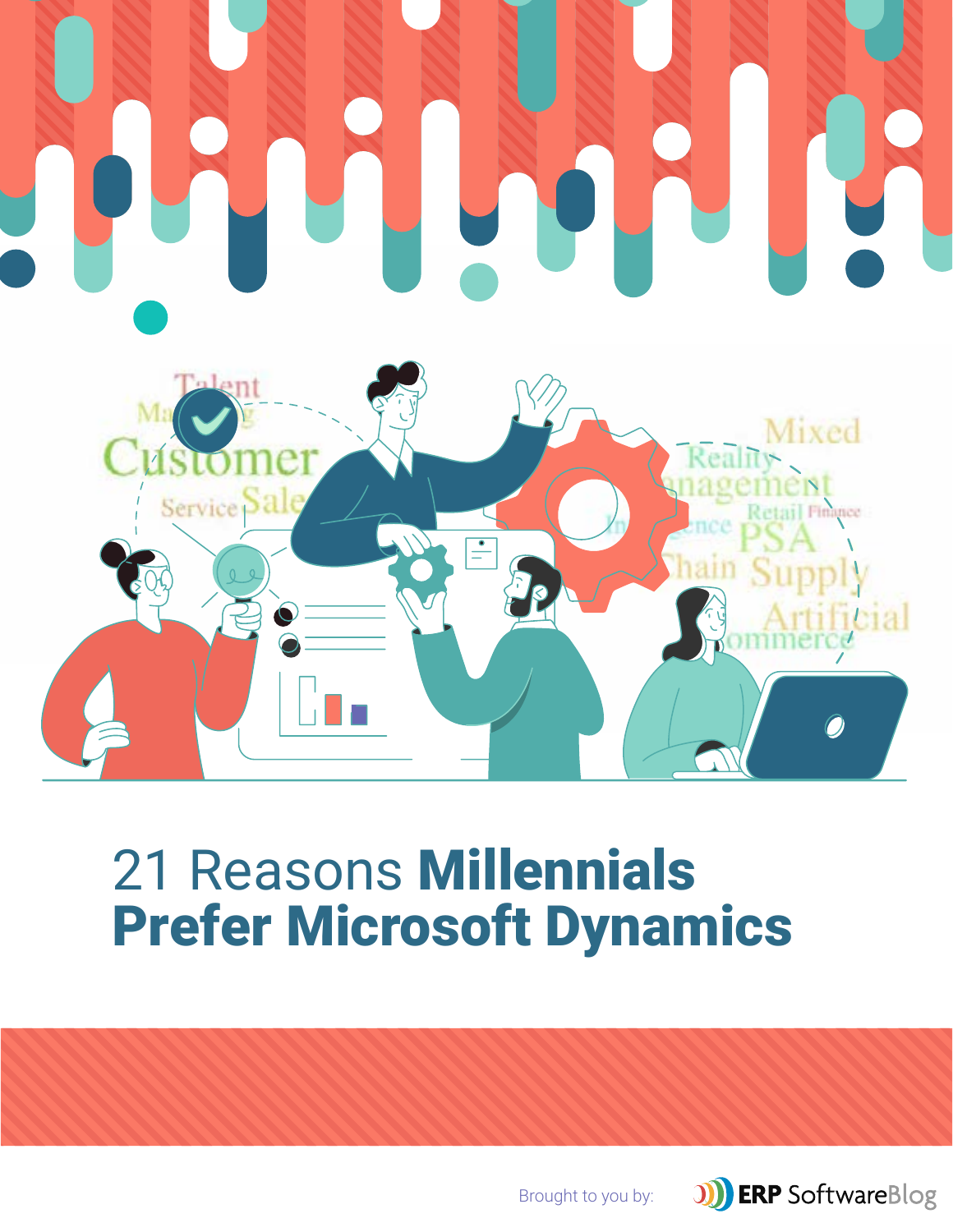# 21 Reasons Millennials Prefer Microsoft Dynamics

Millennials are quickly taking their place as the driving force in the workplace. In 2020, those born between about 1980 and 2000 are expected to comprise half of the workforce and by 2025, 75% of the global workforce.<sup>1</sup>

Having grown up with technology, millennials view the world through a connected, digital lens. They expect technology to simplify tasks and assume instant access to any information they need. So when the organization they work for uses outdated systems that make tasks more cumbersome and data impossible to find, they get frustrated and explore new options.

### **Millennials know there is a better way to get work done.**

In this white paper, we'll look at the unique ways that the ERP and CRM functions in Microsoft Dynamics help millennials (and the organizations they work for) get work done. From mobile support to industryleading collaboration tools, Dynamics is built for the future. Read on to see how you can tap into the power of the millennial workforce to ensure the future of your organization.

1 https://www.inc.com/peter-economy/the-millennial-workplace-of-future-is-almost-here-these-3-things-are-about-to-changebig-time.html

> **Contents** Section 1: Productivity anywhere Section 2: Integration and automation Section 3: Data mastery Section 4: Collaboration Section 5: Security Section 6: The future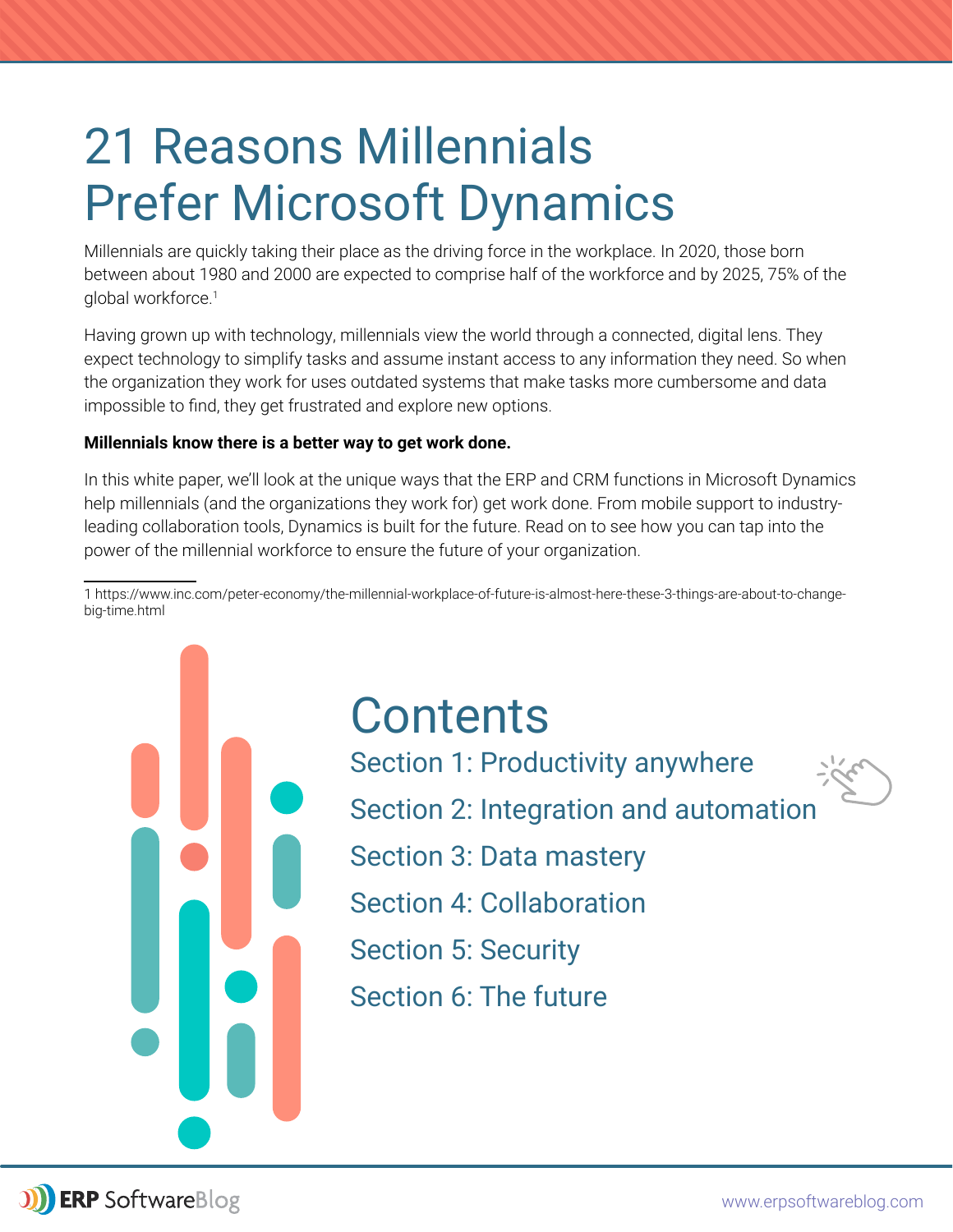# Productivity anywhere

The definition of "workplace" has profoundly changed over the past decade. On-the-go employees want to work when and where they can, staying productive with apps and information they need. Also, your customers expect the employees they engage with to be fully connected no matter where they are. Dynamics unifies data and functions to allow every worker to achieve their full potential anywhere.

**1. Work/life balance for parents.** There is no predicting when a child will wake up sick and need to stay home from school. Parents appreciate the flexibility to work from home*—*and still be productive*—*when the unexpected happens. Dynamics is fully integrated with familiar Office tools like Outlook, Word, and Excel, so working from home is no less productive than being in the office.

Access to current data anywhere. When they meet with a customer over coffee, and the customer asks how many items they ordered last time, millennials expect to look up the information instantly on their phone. With Dynamics, your sales reps can look up previous orders, confirm inventory status before committing to delivery, and place the order, all from their mobile device.

*"Millennials love the mobilefriendly capabilities Dynamics 365 offers them. In the busy world we live in, the need to easily connect to Dynamics 365 from phones and tablets, while still enjoying an easy, intuitive user experience, is critical."*

> —Alex Quinn, Marketing Manager, **BroadPoint**



**3.** Productive travel time. For seasoned<br>
travelers, time at the airport is time to catch up. With centralized access to sales. projects, marketing and more, traveling employees can stay engaged no matter where they are. A consistent and secure experience on a desktop, laptop, tablet, or phone allows traveling workers to complete all of their tasks efficiently so they can spend more time building profitable relationships with clients and more time at home with their families.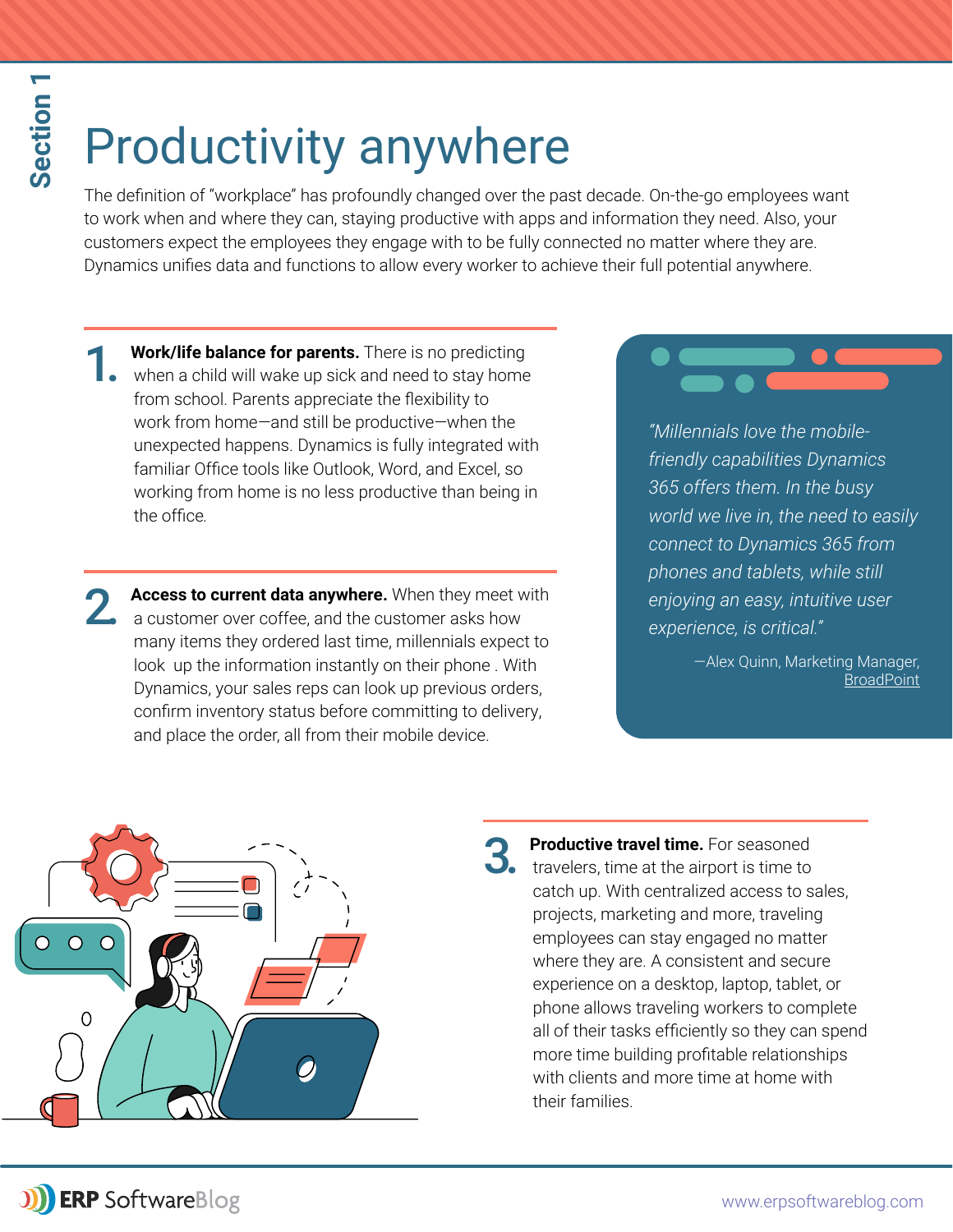# Integration and automation

Millennials are accustomed to using personalized applications to simplify every aspect of their lives. From shopping to banking, when they need to get something done, they click on an app. Employees get very frustrated when they have to work through cumbersome processes that require switching back and forth between multiple business applications, email, and document storage. Dynamics brings together financials, sales, service, and operations to create a unified platform for workers. And a thriving marketplace of connecting applications, AppSource, extends the personalized experience.

*"Microsoft Dynamics takes the suite of technology products to a new level. It gives users the ability to have access and control their data and technologies in order to be productive. I highly recommend Dynamics for any company that is wanting to grow and thrive."*

Kimia Moini, Marketing Automation Manager, Arbela Technologies **Single source of action**. Dynamics surfaces business tasks like requests for quotes or invoices within Outlook, allowing workers to take immediate action without leaving their inbox. The crossfunction with other Microsoft products, including Teams, SharePoint, and Office 365, etc. supports efficient work in programs that people are comfortable using.

5. **Breaking down barriers in the organization.**  Centralized data management allows departments and business units to work as one. Data flowing in, through and out of your business enables everyone in the organization*—*from sales and marketing teams to production and service groups*—*to work with one version of the truth.

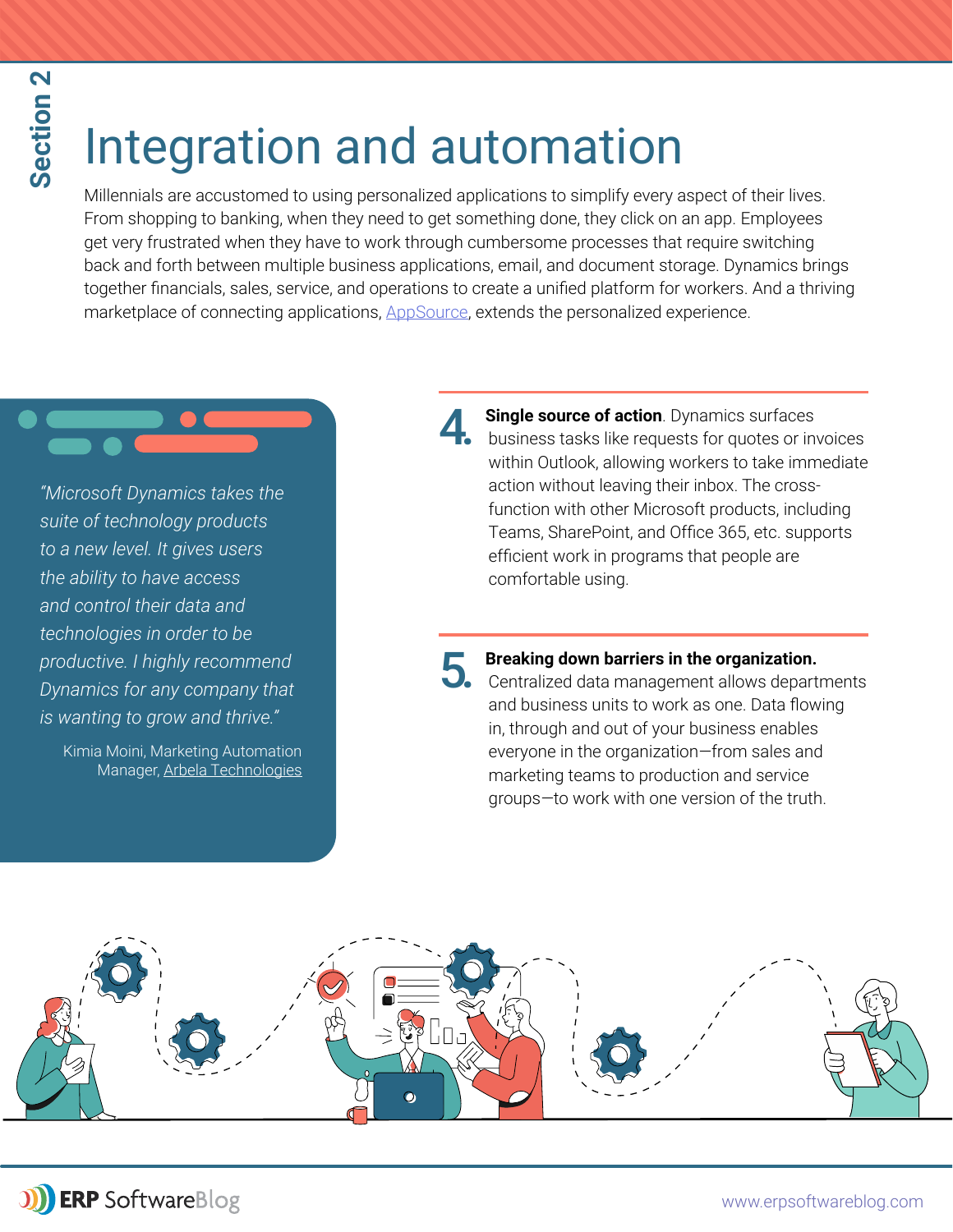# Integration and automation

- **6. Providing service with pride.** As millennials seek meaning in their work, they want to provide great service to the customers, patients, and clients they interact with. Through connected customer relationship management and back office processes, customer-facing employees have complete information—like order history, schedules, and inventory—so they can answer questions with confidence and provide personalized service.
- **7.** Workflows to simplify work. Today's workers expect tedious manual processes to be automated so they can focus on more important work. Through automated processes, Dynamics manages the most common tasks, such as creating invoices, purchase orders, and production schedules. Workflows automate email notifications to keep orders moving through departments, ensuring prompt approvals, and keeping projects on track.

*"Targeting Microsoft Dynamics and its ease of use will attract millennials in a way that saves them time, eliminates frustration and provides a streamlined suite of applications to do the heavy lifting for them. In addition to the desktop versions of these applications, they are also available via mobile, keeping Dynamics 365 with you wherever you go."*

AKA Enterprise Solutions

*"Millennials generally prefer to be in control, they like self-service solutions over assisted service. MS Dynamics gives millennials the power to resolve their own problems and get their own answers. They can log in to see time cards, vacation time, and other personal information."* George Mackiewicz, President, CAL Business Solutions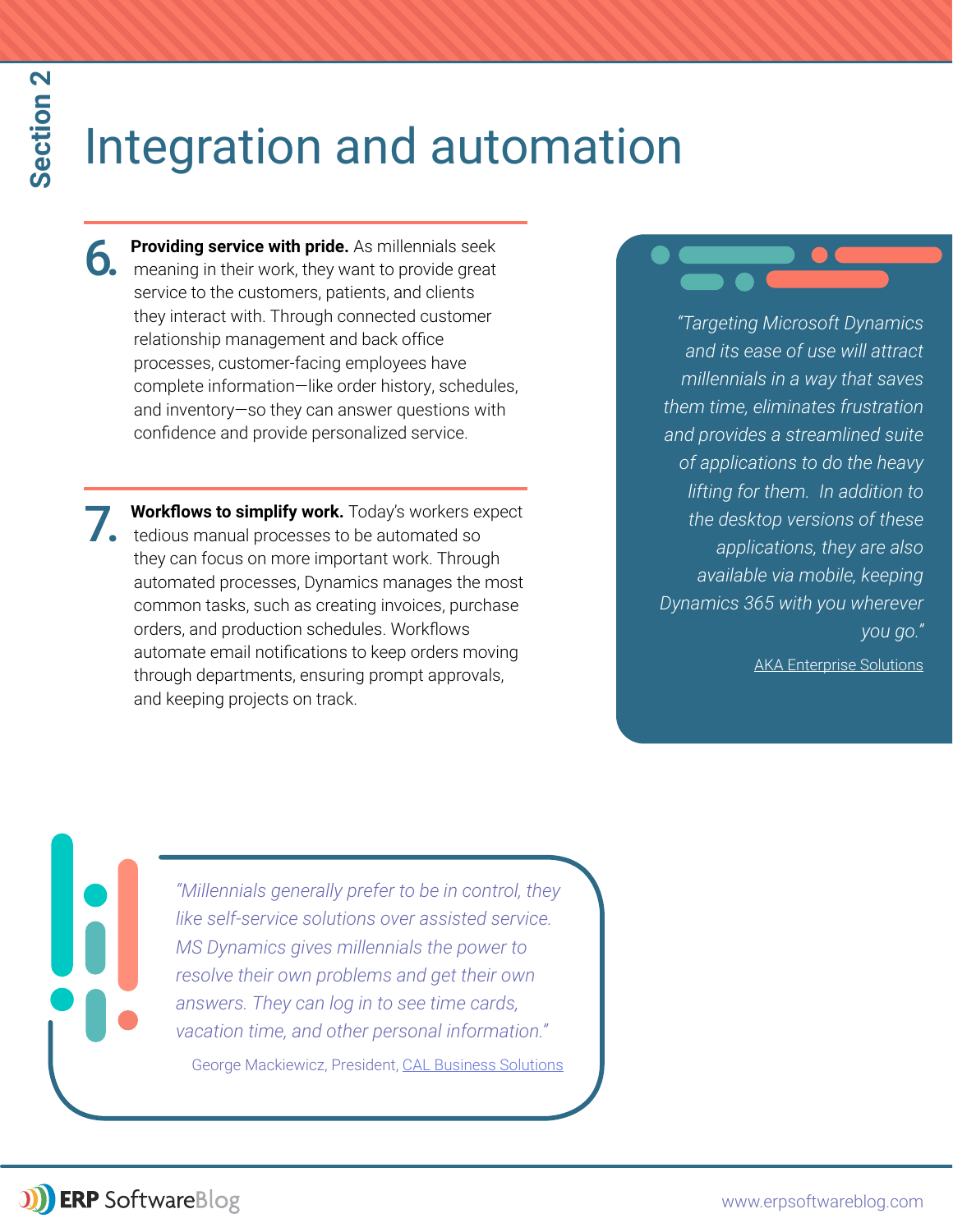# Data mastery

Millennials have a different perspective from previous generations on "following your instincts" and making "gut decisions." They want data, relevant and focused, to provide a firm foundation for decisions. Human interpretation is still critical to good decision making but it should be supported by rich decision-driving data.

The Common Data Model underlying Dynamics provides the foundation to centralize data and deliver consistent information across the organization. Robust visualizations bring focus and perspective to provide the context and relevance that supports informed decisions.

*"Using Microsoft Dynamics can help you attract and retain millennials by streamlining processes, incorporating visual dashboards which make it easy to highlight KPIs and achievements, giving employees the ability to access software from anywhere at any time, and incorporating social collaboration with the click of a button."*

Bailey Springs, Marketing, InterDyn Artis

**8.** Instant answers. Finding the answer to most any question today is just a simple search away. The connected data of Dynamics provides instant visibility into the relevant information each employee needs. No matter where they are working, employees can have a unified view of the financial and customer information to deliver real-time responses to the people they work with*—*both internally and externally.

**9. Personalized, interactive data visualization.** Power BI is Microsoft's powerful business analytics solution and data visualization tool. Power BI delivers realtime insights from Dynamics to provide deep visibility across company-wide operations. Employees can easily connect Excel queries, data models, and reports to Power BI Dashboards to gather, analyze, publish, and share Dynamics business data. Configurable dashboards and multidimensional reports help employees analyze data to meet their own needs and share information clearly and concisely.

*"Millennials have grown up with information at their fingertips. Power BI makes that a reality. No Matter when, where or what device Power BI can provide relevant, timely information."* 

Jim Bertler, Principal, Logan Consulting

**J)** ERP SoftwareBlog

www.erpsoftwareblog.com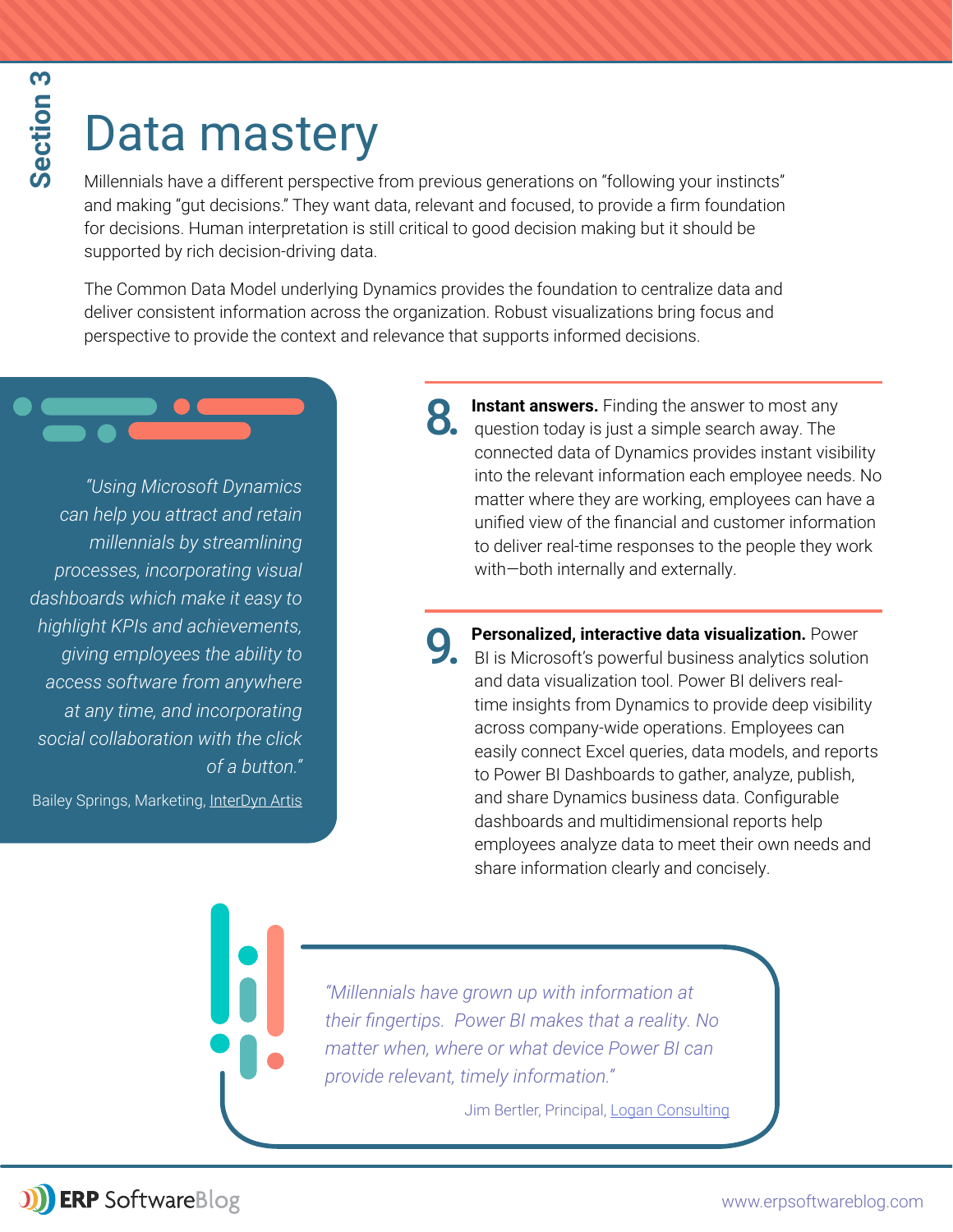# Data mastery

In addition to connecting data from accounting, sales, purchasing, inventory, and customer interactions, Dynamics provides the gateway for the next generation of data management through artificial intelligence (AI) and augmented reality.

**10. Artificial intelligence**. With Dynamics, employees can take advantage of the latest advances in Microsoft AI. Machine learning models can reveal insights from both structured and unstructured data, including text, and images. Out-of-the-box AI applications in Dynamics can help employees gain new perspectives into their specific jobs, like predicting customer behavior through Sales Insights or interpreting social and web interactions with Marketing Insights.

**11. Mixed reality.** The emerging field of mixed reality lets employees work with cutting edge technology to visualize, collaborate, and learn. Through multiple out-of-the-box Dynamics mixed reality tools, workers can blend real and virtual worlds to produce visualizations, to share, imagine, understand, and design in real time.

*"Millennials are extremely teamoriented and thrive off collaborating with colleagues. They expect answers and solutions instantly to any question. Dynamics 365 makes collaborating easy, connecting people on any device, from anywhere. Dynamics 365 enhances organizational productivity, team collaboration, communication, and empowers employees with relevant, real-time information."*

### FIELDBOSS

*"The way the software continues to progress makes life easier.*  From working in the office, from home or on the go, all the *tools you need to succeed are right at your fingertips. You can view your data in several different ways by using your standard*  reports, building custom reports or integrating PowerBI with your *ERP system to have a visual representation."*

Zac Richards, Dynamics Consultant, **T3 Information Systems**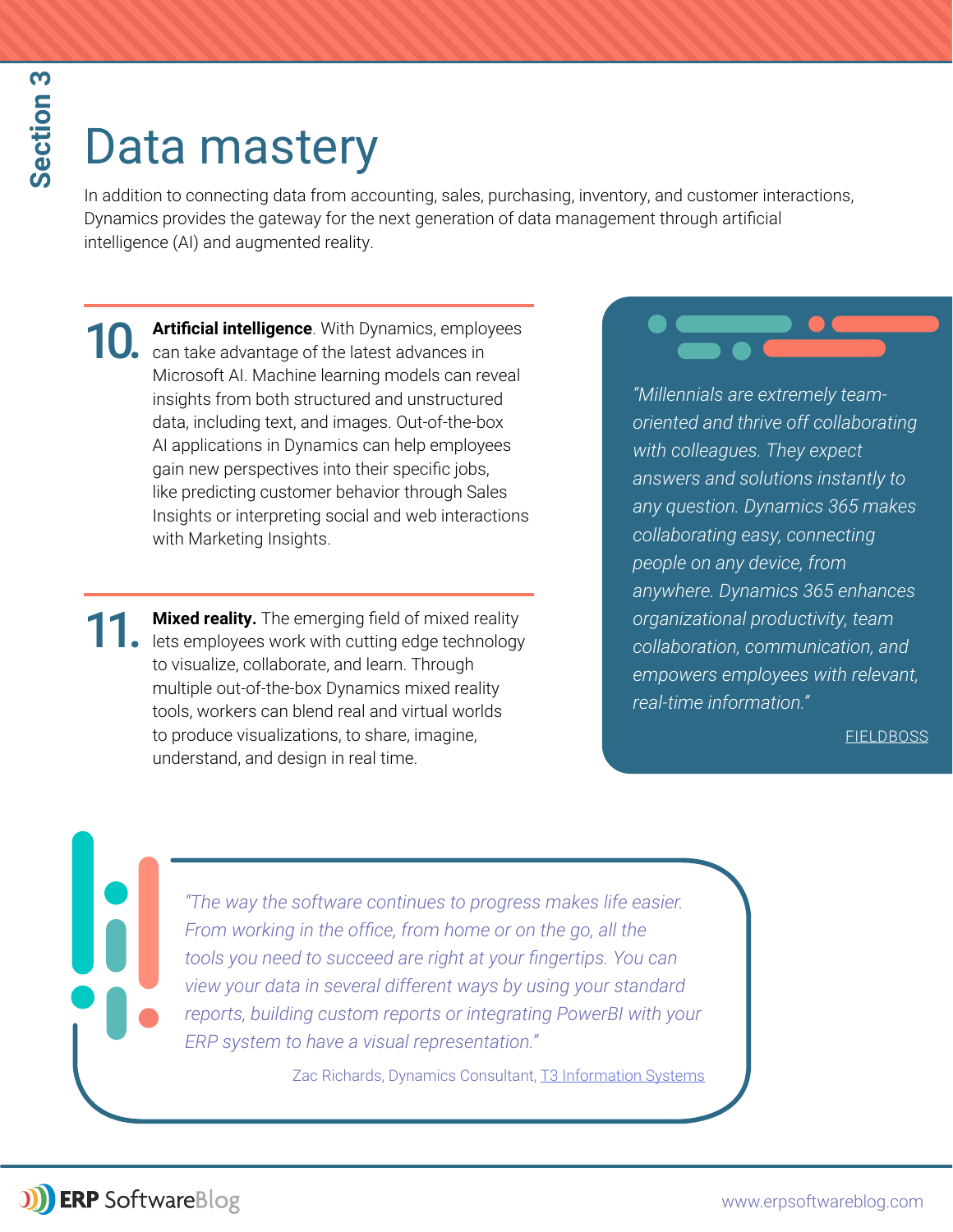# section 4 **Section 4**

# **Collaboration**

Extended social networks have shaped the way millennials share ideas, solve problems, and learn new skills. They understand that the organization is stronger through collaboration that crosses departments, business units, and regions. With integrated tools featuring a familiar Office 365 experience, Dynamics supports collaboration across the organization*—*from marketing and sales through production and service delivery.

*"Having grown up with the internet, millennials expect to be able to tailor their technology*  to fit their exact use cases. *Users can customize forms in Dynamics 365 to show only the most pertinent information, and they can build out workspaces that show open tasks and relevant data."*

> Logan Acton, Dynamics 365 Consultant, RSM



**12. Collaborative selling.** Working with Microsoft<br>Teams, Dynamics supports a rich coordinated selling approach. CRM information including Accounts, Opportunities, and other key entities is shared to enable strategic conversations. Sharing and coauthoring sales documents allows experts from across the organization to actively participate in sales cycles. With files stored in one central location, the entire team has easy, consistent, and secure access to the latest documents.

13. Effective project collaboration. Microsoft's modular, multi-channel applications like Dynamics and SharePoint allow project members to work together on all aspects of projects. Dashboards allow team members to monitor budgets, allocate resources, and make effective decisions with real-time insights. Project-related documents in SharePoint enable everyone to do their best work by unifying relationships, processes, and data.

> Mixed reality collaboration. Dynamics is at the forefront of the new age of collaboration. Remote Assist allows employees a world apart to share a real-time view to engage expert input, get hands-on training, or share visual experiences.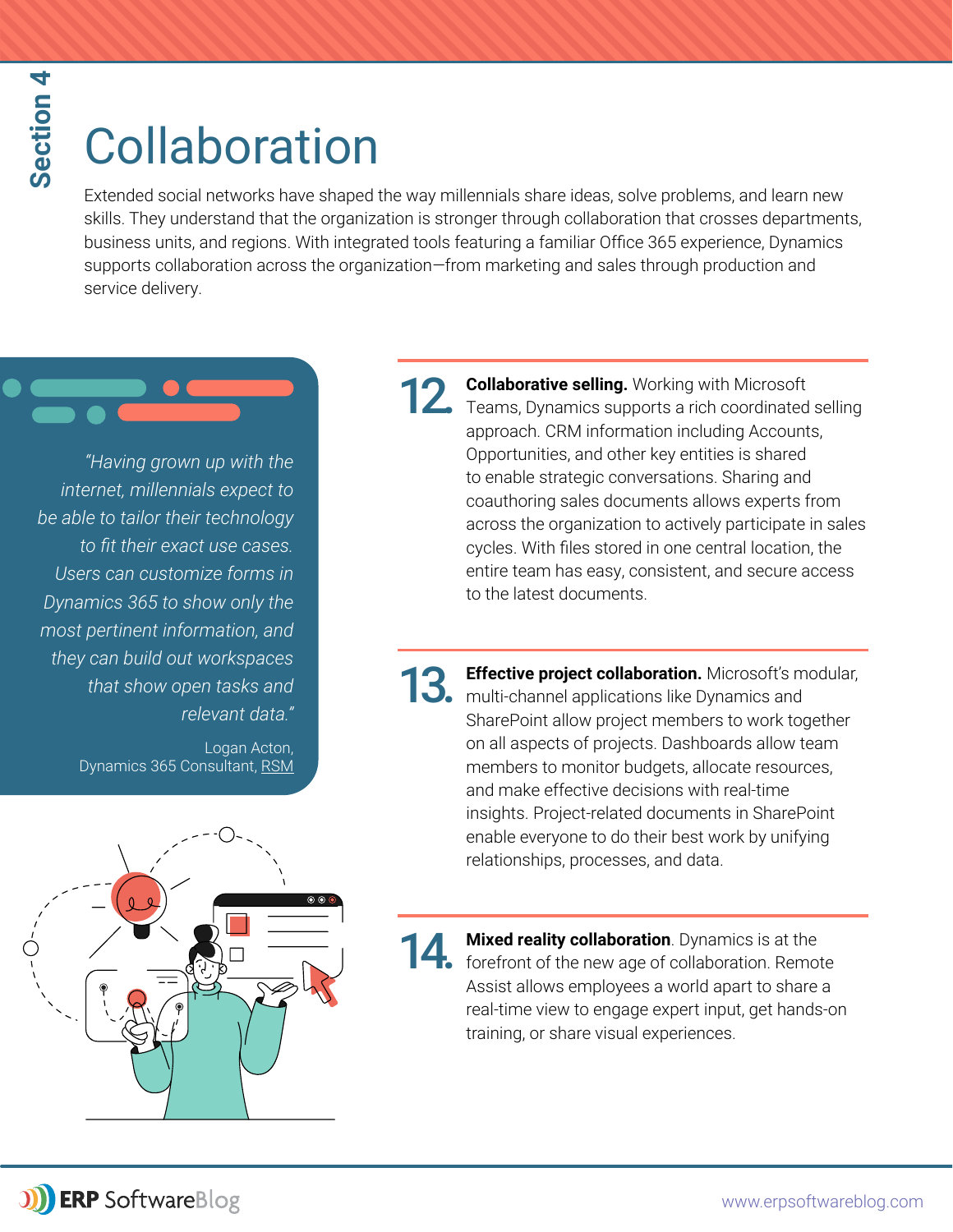# **Security**

Millennials understand the importance of secure data, applications and documents to protect employees and customers—as well as ensuring the reputation of the organization. As a leader in global security, Microsoft delivers layered security in all applications to allow workers to do their best work anywhere with full confidence.

15. Security anywhere. Through Dynamics' layered approach, physical and virtual security including access control, encryption, and authentication helps protect data on all devices. To ensure that workers have the information they need to accomplish their jobs, role-based security defines access to system data no matter where they are working.

**16.** Intelligent security. As the risks to data and systems continue to evolve at a frightening pace, modern workers expect systems to be protected by intelligent security. Microsoft applies advanced analytics to compile massive amounts of threat intelligence and security data to provide unparalleled threat protection and detection. Applying knowledge from billions of data points globally, Microsoft diagnoses attacks, reverse engineers techniques, and applies intelligence to continually improve security.



*"After numerous data privacy scandals, millennials are concerned with personal data issues and its protection. Dynamics 365 provides a robust data security model, and add-on products ensure data protection between D365 and other Microsoft apps."*

> Thomas Berndorfer, CEO, Connecting Software



**17.** Protect customer data. Employees today want to be confident that the data they collect from customers is secure and fully protected. Dynamics keeps personal and financial information safe, making it easy to maintain customer loyalty and comply with industry regulations*—*preventing the disclosure of sensitive information such as financial data. credit card numbers, social security numbers, or health records.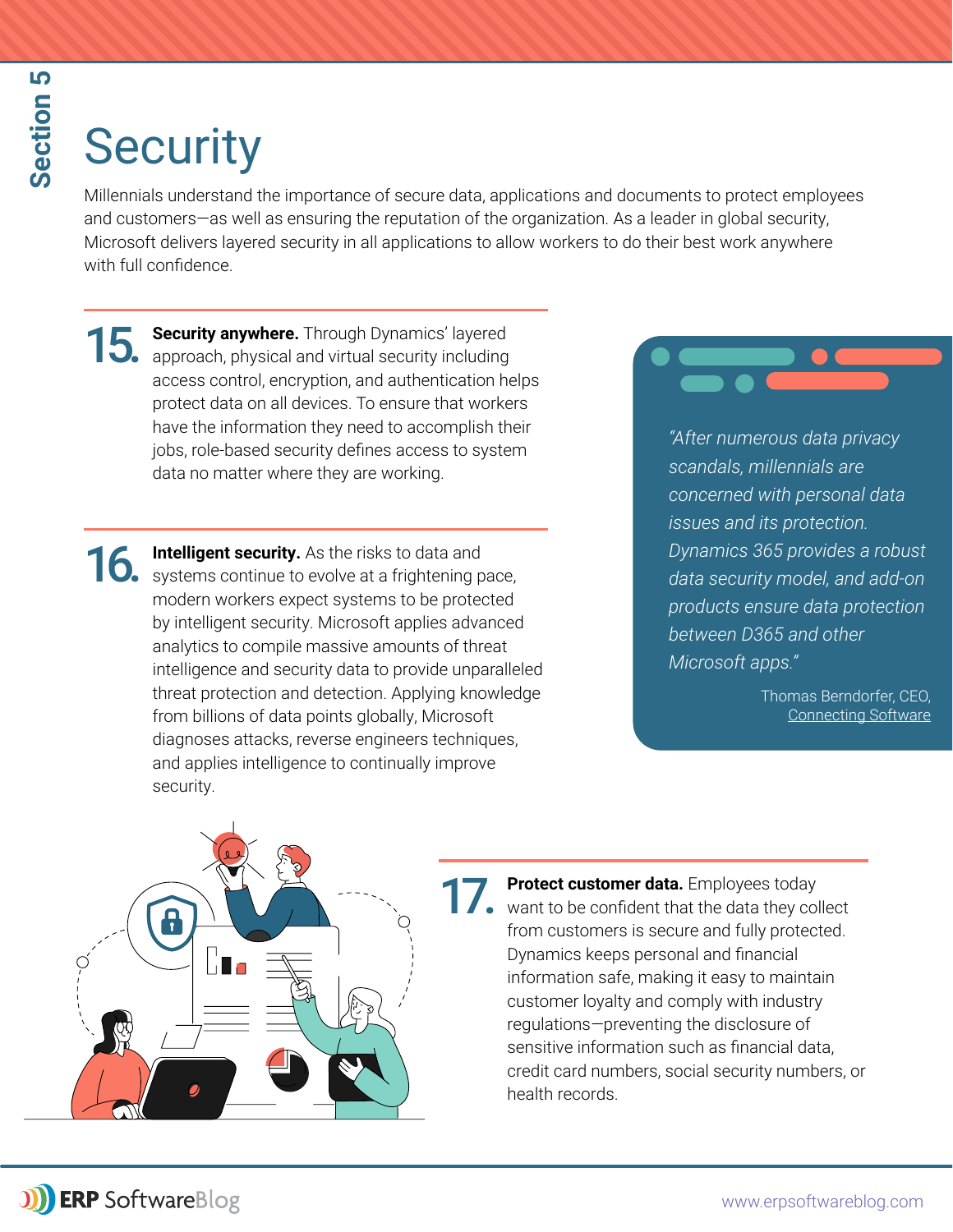### $\bullet$ **Section 6** Section

# The future

Millennials understand that the digital revolution can and will transform every aspect of organizational operations. Microsoft agrees, weaving leading edge functions-like automated workflows, social engagement, field services, cognitive services, and artificial intelligence—into all of the Dynamics suite of modular solutions. Dynamics is central to Microsoft's vision to enable every organization to realize the full benefit of digital transformation.

At the forefront of that transformation are the Dynamics partners, working directly with Microsoft in the practical application of emerging technology. Working with forward-thinking clients, Dynamics partners work to architect the solutions that will deliver business value.

*"Microsoft provides constant breakthroughs in innovations when it comes to technology*   $-$ such as AI (Artificial *Intelligence), Omni Channel Solutions and much more—and we utilize all of that to provide solutions that work for our clients."*

Rob Trigg, VP Sales and Marketing, CRM Dynamics 18. More to explore. With ten core business function<br>**18.** modules from sales through project service modules, from sales through project service automation, Dynamics can bring operational improvements to every part of the organization. Microsoft's continuing investment in expanding automation, integration, and artificial intelligence provides unlimited opportunities for employees to rethink and improve operations.

**19. The promise of AI.** Artificial Intelligence is the next frontier of data applications. With data volumes growing beyond the ability of humans to analyze, AI promises to help uncover customer preferences, improve resource management, optimize cashflow, and recommend strategic decisions based on analytics and predictive insights.

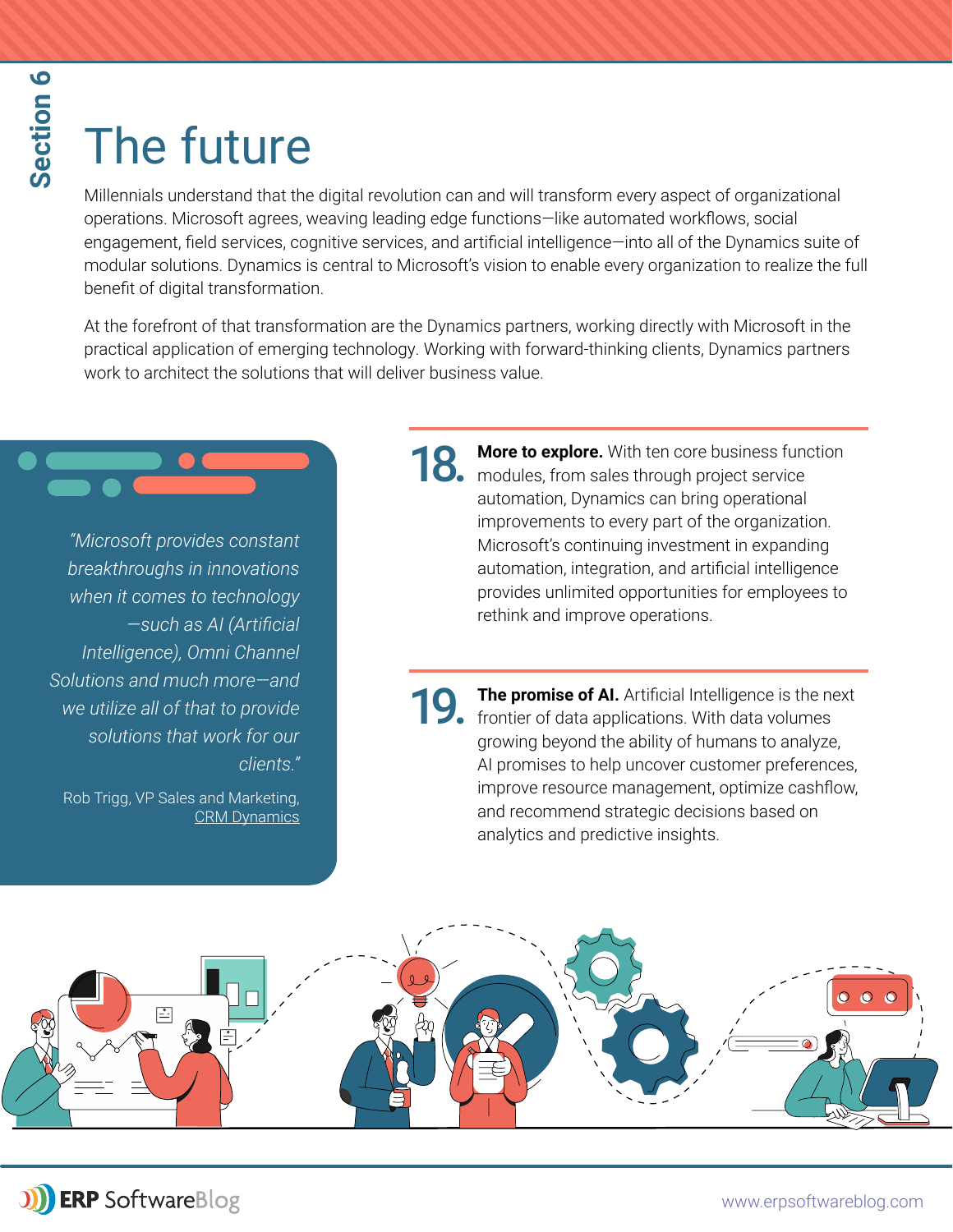# The future

20. Re-imagined human resources. Dynamics<br>
supports a new approach to attracting, hiring, onboarding, and retaining talented people. Using the power of Office 365 and LinkedIn, Dynamics creates a more secure, intelligent, and connected organization. Managers and employees are empowered to track accomplishments, identify issues, and take immediate actions to optimize results.

**Unlock potential.** With a flexible, unified operational system, Dynamics gears up organizations to take on new opportunities. Predictive financial information identifies future trends and opportunities while collaboration supports the sharing of ideas to address on those opportunities. And the regulatory compliance built into Dynamics reduces the risks when entering new markets.

*"As Microsoft has grown and matured so have the millennials that have been using different Microsoft related tools and products from grade school through college and now as they enter the workforce. As a result of growing up together millennials are familiar and comfortable with the Microsoft brand and can quickly adapt to any new features or system changes."*

Bobby Haggard, Dynamics Consultant, TrinSoft LLC

*"I think millennials like Microsoft Dynamics because it does the work for them, making their life easier & more productive. Automated calculations, reports, analysis and more are making the tool 'cool to use.' Without much effort and juggling between software, you can access easy-to-read results through a visual dashboard."*

Roland Chi, Digital Marketing Manager, Technology Management Concepts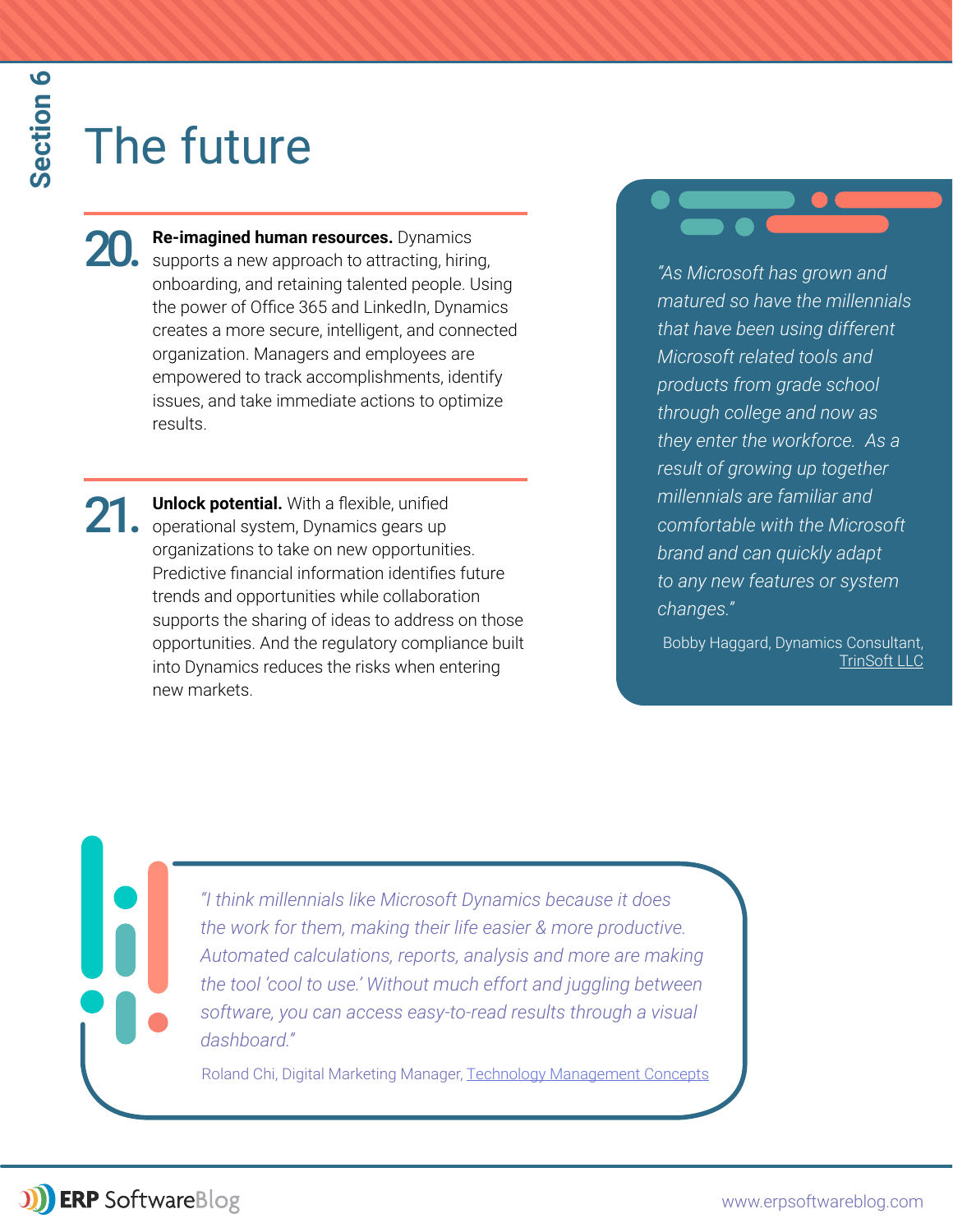### Next steps and resources

Visit the ERP Software Blog and CRM Software Blog sites to find a list of experienced Microsoft Dynamics partners who can help you do a full evaluation of Microsoft Dynamics business solutions. These companies focus on educating companies like yours in the ERP/ CRM selection process. For news and advice from the Microsoft partners on the front lines of Dynamics implementations and usage, check out the following links:

- Visit www.erpsoftwareblog.com to browse articles focused on ERP.
- Follow our tweets @ERPSoftwareBlog
- Request a free, instant Microsoft Dynamics ERP Quick Quote with estimated license and implementation costs at www.erpsoftwareblog.com/quick-quote
- Visit www.crmsoftwareblog.com to browse articles focused on CRM.
- Follow our tweets @CRMSoftwareBlog
- Request a free, instant Microsoft Dynamics CRM Quick Quote with estimated license and implementation costs at www.crmsoftwareblog.com/quick-quote

If you would like to find out more about Microsoft Dynamics business solutions directly from Microsoft, here are several helpful sites:

- $\blacksquare$  Experience Dynamics 365 has links to community, trial subscriptions, product roadmaps and more.
- **Dynamics 365 overview site.**
- **Dynamics 365 Business Central overview site.**

For more information about the business analytics and intelligence tools from Microsoft, check out these sites:

- Power BI and Microsoft Power platform overview site.
- $\blacksquare$  Microsoft Dynamics 365 AI overview site.